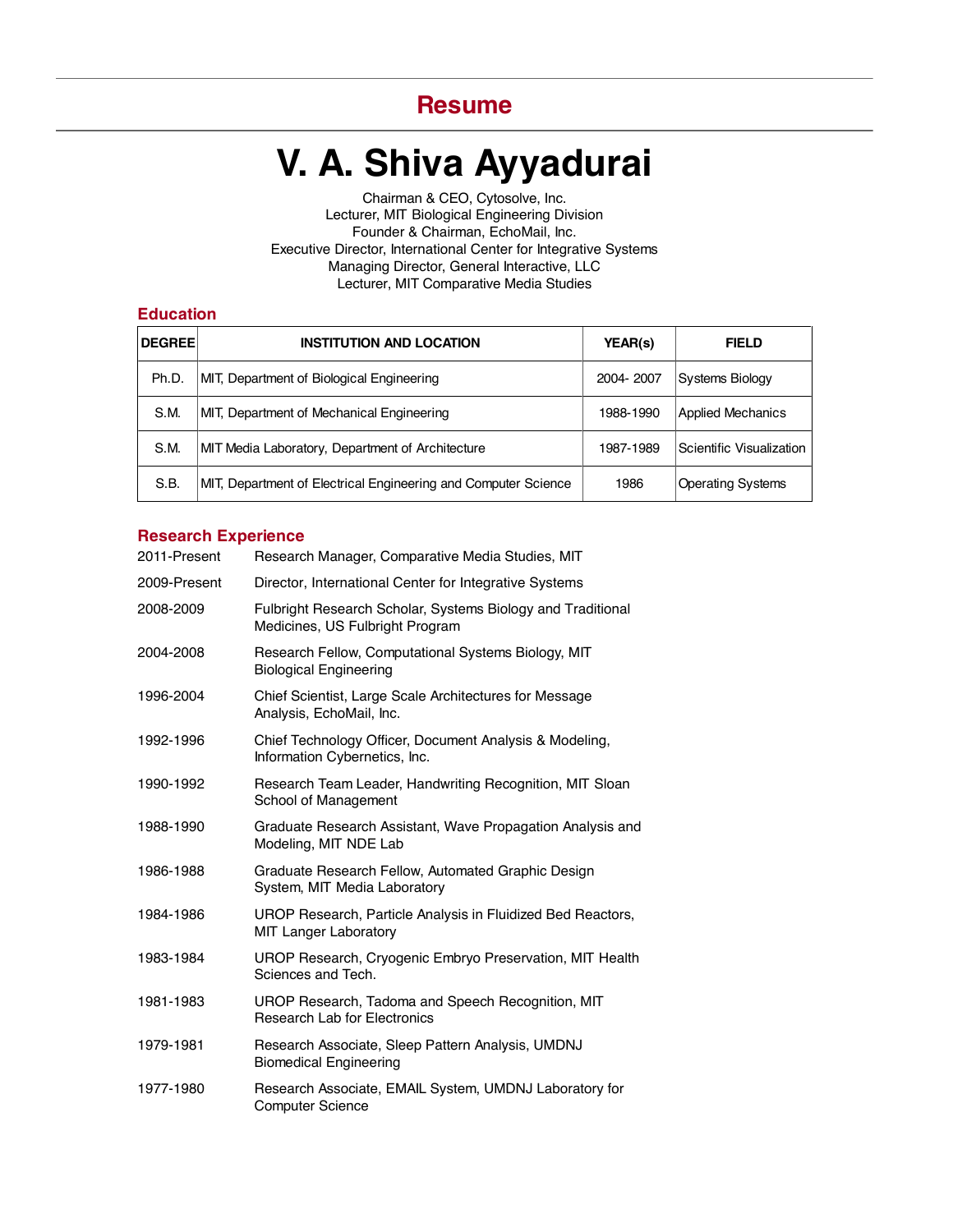# **Inventions**

| 2009 - 2010 | KnowThyFace                                                                                                                    |
|-------------|--------------------------------------------------------------------------------------------------------------------------------|
| 2008 - 2009 | eMedics                                                                                                                        |
| 2007 - 2008 | LogoCat                                                                                                                        |
| 2003 - 2007 | CytoSolve                                                                                                                      |
| 1999 - 2002 | Interactive.com                                                                                                                |
| 1994 - 1999 | EchoMail                                                                                                                       |
| 1993 - 1994 | Arts-Online                                                                                                                    |
| 2004        | U.S Patent: Filter for Modeling System and Method for Handling and Routing of Text<br><b>Based Aynchronous Commmunications</b> |
| 2004        | U.S Patent: System and Method for Content-Sensitive Automatic Reply Message<br>Generationy                                     |
| 2003        | U.S Patent: Relationship Management System and Method using Asynchronous<br><b>Electronic Messaging</b>                        |
| 1992 - 1993 | Integrated Architecture for Handwriting Recognition                                                                            |
| 1990 - 1993 | Information Cybernetics: Generalized System for Pattern Recognition                                                            |
| 1988 - 1990 | System for Classifying Fiber Composite Analysis                                                                                |
| 1986 - 1988 | Intelligent Design System for Graphics and Layout                                                                              |
| 1985 - 1987 | Workstation for Visualization of Fluid and Particle Motion                                                                     |
| 1983 - 1984 | Controller for CryoMicroscope System                                                                                           |
| 1982        | First Copyright for EMAIL Issued by United States Copyright Office                                                             |
| 1978 - 1981 | World's First EMAIL System                                                                                                     |

# **Industry & Entrepreneurial Experience**

| 2004-Present | Board Member, EchoMail, Inc.                                                            |
|--------------|-----------------------------------------------------------------------------------------|
| 2004-Present | Founder and Managing Director, General Interactive, LLC                                 |
| 1998-2004    | Founder, President & CEO, EchoMail, Inc.                                                |
| 1996-1998    | Founder, President & CEO, Media Production, Millennium Productions, Inc.                |
| 1994-1996    | Founder, President & CEO, Arts-Online, the first online arts community                  |
| 1990-1994    | Director of Advanced Products, Dataware Technologies, Inc., CD-ROM Search<br>Software   |
| 1986-1990    | Senior Engineer, IBM/Lotus Development Corporation, Graphics Software                   |
| 1984-1986    | Senior Engineer, Information Resources, Inc., Marketing Analysis Software               |
| 1983-1984    | Consulting Software Engineer, Chase, Inc., Hydrodynamics Software                       |
| 1982-1984    | Research Engineer, HP Medical Systems, Operating System for Cardiologist<br>Workstation |
| 1982-1983    | Consulting Software Engineer, MIT Civil Engineering, Intelligent Signal Processing      |
| 1981-1982    | Consulting Software Engineer, Number Nine, Inc., Advanced Graphics Hardware             |
|              |                                                                                         |

# **Teaching Experience**

| 2011 - Present | Lecturer, Systems Visualization, MIT Comparative Media Studies                               |
|----------------|----------------------------------------------------------------------------------------------|
| 2008 - 2011    | Lecturer, Systems Biology and Traditional Medicine, MIT Biological Engineering<br>Department |
| 2007           | Instructor, Biological Pathway Design and Implementation, MIT SMA Boot Camp                  |
| 2006           | Instructor, Biological Pathway Design and Implementation, MIT SMA Boot Camp                  |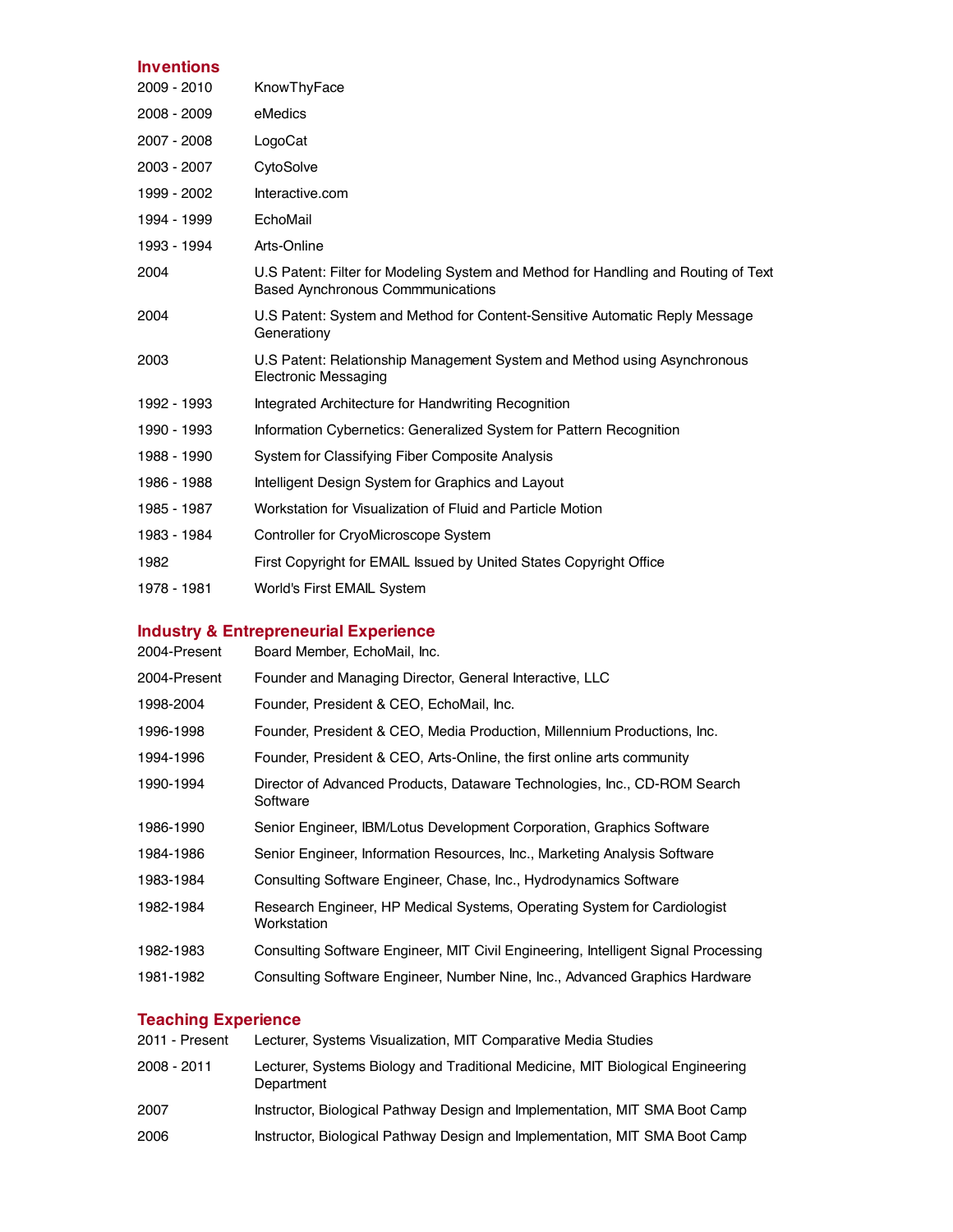| 2006      | Teaching Assistant, Control Systems and Dynamics, 2.14, MIT Mechanical<br>Engineering      |
|-----------|--------------------------------------------------------------------------------------------|
| 1994-2004 | Industry Expert, Dr. EMAIL Industry Lectures Worldwide, Global 2000 Companies              |
| 1992-1994 | Instructor, Information Technology I, MIT Sloan School of Management                       |
| 1990      | Senior Engineer, Graphics Software, IBM/Lotus Development Corporation                      |
| 1988      | Instructor, Physics, MITES Program                                                         |
| 1987      | Teaching Assistant, Computer Graphics, 4.971, MIT Media Laboratory                         |
| 1986      | Teaching Assistant, Measurements Laboratory, 2.671, MIT Mechanical Engineering             |
| 1985      | Teaching Assistant, Being There, MIT Humanities Department                                 |
| 1984      | Tutor, Circuits and Electronics, 6.002, MIT Electrical Engineering and Computer<br>Science |
| 1983      | Tutor, Structures & Programming, 6.001, MIT Electrical Engineering & Computer<br>Science   |
| 1982      | Instructor, IAP Course on Indian Art History, MIT Humanities Department                    |

# **Selected Publications**

- 1. S. Ayyadurai, D. A. Nordsletten, B. Yankama, R. Umeton, C. F. Dewey Jr., Multi-scale Mathematical Modeling to Support Drug Development, Proceedings of Biomedical Engineering Society (BMES), Hartford, CT, October 12-15, 2011.
- 2. S. Ayyadurai, C.F. Dewey, Jr., CytoSolve: A Scalable Computational Method for Dynamic Integration of Multiple Molecular Pathway Models, Biological Engineering Division, MIT, Cambridge, MA, June 28, 2011.
- 3. S. Ayyadurai, Biomimetics of Communication and Media, 12th International Research Symposium on Service Excellence in Management., Ithaca, NY, June 2-5, 2011.
- 4. S. Ayyadurai, C.F. Dewey, Jr., A Distributed Computational Architecture for Integrating Multiple Biomolecular Pathways, Biological Engineering Division, MIT, Cambridge, MA, March 9, 2011.
- S. Ayyadurai, Services-Based Systems Architecture for Modeling the Whole Cell: A Distributed 5. Collaborative Engineering Systems Approach, Communications in Medical and Care Compunetics, Springer Publications, 16 November 2010.
- 6. S. Ayyadurai, B. Yankama, R. Umeton, C. F. Dewey Jr., Editing and Aligning Complex Molecular Pathways Using 3D Models, Proceedings of Biomedical Engineering Society (BMES), Austin, TX, October 6-9, 2010.
- 7. S. Ayyadurai, Commentary: Innovation Demands Freedom, Nature India, December, 2009.
- S. Ayyadurai, A Scalable Computational Architecture for Integrating an Ensemble of Biological 8. Pathway Models, (in submission to Annals of Biomedical Engineering), November 2009.
- 9. S. Ayyadurai, Modeling the Cell, Proceedings of BIO-IT Conference, In Silicon Modeling Section, Boston. MA, April 2009.
- 10. S. Ayyadurai, Integration of Siddha with Systems Biology, Proceedings of Fullbright Conference 2009, Kolkata, India, March 2009.
- 11. S. Ayyadurai, Eva Sciacca, C. Forbes Dewey, Jr., A Web Based Tool for Integration of Molecular Pathway Models, Proceedings of BioInformatics and BioEngineering, 8th IEEE International Conference, 8-10 Oct. 2008.
- 12. S. Ayyadurai, Mission of Systems Biology, Bio-IT Beyond Genome Conference Proceedings, June 2008.
- 13. S. Ayyadurai, C.F. Dewey, Jr., Scaleable methods for large molecular pathway calculations: application to EGFR, In Biomedical Engineering Society Annual Fall Meeting, Los Angeles, September 2007.
- 14. K. R. Stiehl, K. Dang, S. Ayyadurai, B.-S Seah, S. S. Bhowmick, C. Forbes Dewey, Jr., A New Approach to Database Creation Using Ontologies: OWLdb. K. Dang, K. R. Stiehl , S. Ayyadurai, B.-S Seah, S. S. Bhowmick, C. F. Dewey, Jr., An Information Architecture to Support Molecular Pathway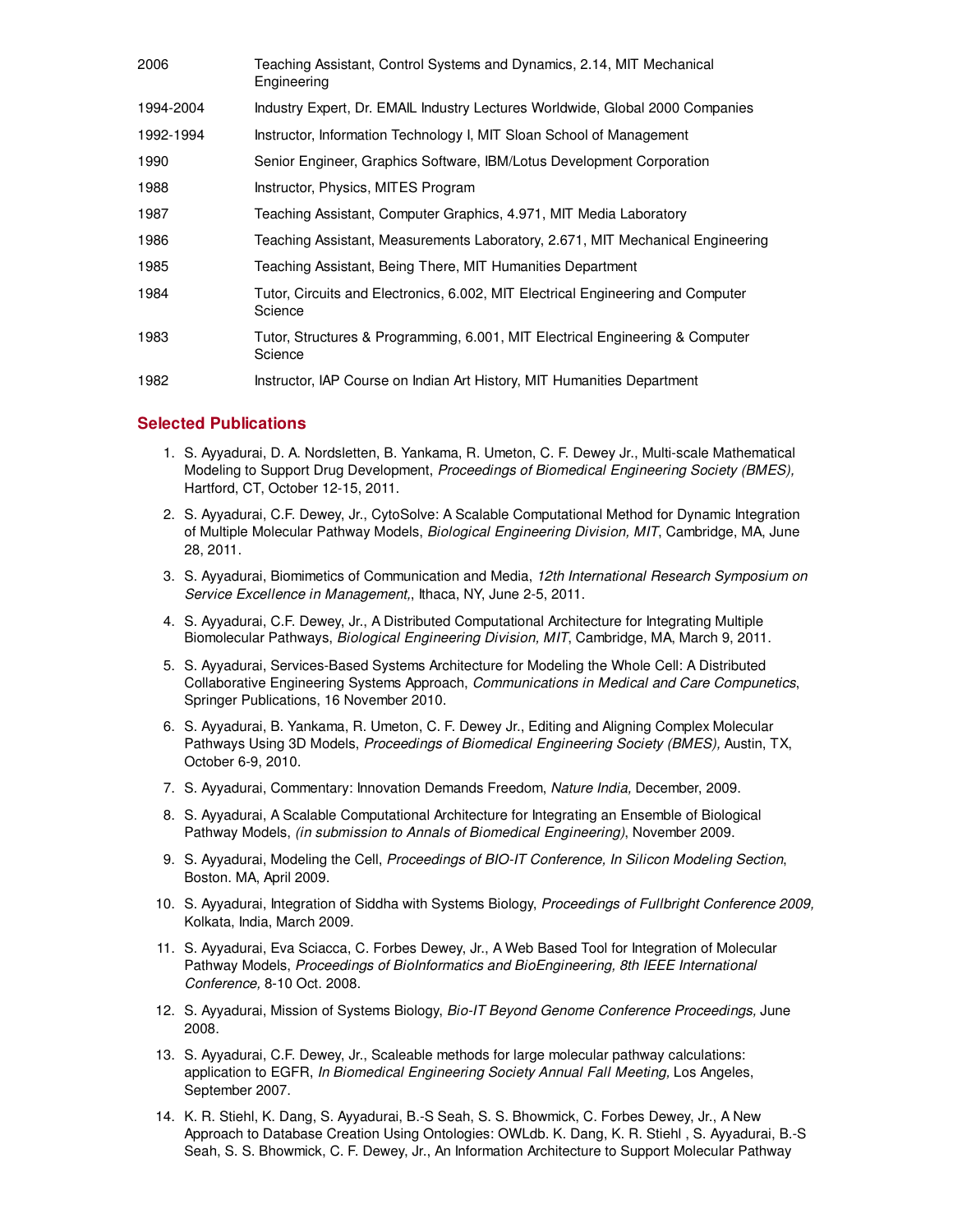Models., In Biomedical Engineering Society Annual Fall Meeting, Los Angeles, September 2007.

- 15. S. Ayyadurai, C.F. Dewey, Jr., Integrating an Ensemble of Biochemical Network Models, In International Society of Computational Biology (ISCB 2007), Vienna, July 2007.
- 16. S. Ayyadurai, Cytosolve, In proceedings of the Singapore MIT Symposium for Computational and Systems Biology, January 2007.
- 17. S. Ayyadurai, Integrating Biological Pathway Models, In MIT CSBi Oktoberfest Proceedings, Cambridge, October, 2006
- 18. S. Ayyadurai, C. Forbes Dewey, Jr., C. Tan, Distributed Computing of Complex Collections of Biological Pathways, In World Congress on Medical Physics and Biomedical Engineering (WC 2006), Seoul, August-September 2006.
- 19. S. Ayyadurai, C. F. Dewey, Jr., J. Bassingthwaighte, J. Butterworth, P. Villiger, P. Hunter, Normalization of Biological Pathways, In World Congress on Medical Physics and Biomedical Engineering (WC 2006), Seoul, August-September 2006.
- 20. S. Ayyadurai, C.F. Dewey, Jr., Cytosolve: A Distributed Computational Architecture for the Integration of Biomolecular Pathways, In Biomedical Engineering Society Annual Meeting, Chicago, September 2006.
- 21. C. F. Dewey, Jr., S. Ayyadurai, V. Rouilly, C. L. Poh, S. S. Bhowmick, J. Evans, R. I. Kitney, Footprints in the Sand: Supporting External Analysis of Medical and Biological Databases, In World Congress on Medical Physics and Biomecal Engineering (WC 2006), Seoul, August-Sept 2006.
- 22. S. Ayyadurai, Modeling Actin Polymerization as a System of Integrated Biomolecular Pathways, In Proceedings of the Annual MIT CSBi Oktoberfest, October 2005.
- 23. S. Ayyadurai, C.F. Dewey, Jr., Computing unsteady phenomenon across multiple molecular pathways, In Biomedical Engineering Society Annual Meeting, Washington, D.C., September 2005.
- 24. S. Ayyadurai, S. A. Cimaszewski, J. H. Williams, Jr.: Unsupervised Classification of Fiber Composite Interphases, In Proceedings of the Second International Conference on Acusto-Electronics, The American Society of Nondestructive Testing, June 24-25, 1993.
- 25. A. Gupta, M. V. Nagendraprasad, A. Liu, Patrick Shen-Pei Wang, S. Ayyadurai: An Integrated Architecture for Recognition of Totally Unconstrained Handwritten Numerals, In International Journal of Pattern Recognition and Artificial Intelligence, Vol. 7, No. 4, pp. 757-773, 1993.
- 26. G. V. Novakovic, L. E. Freed, S. Ayyadurai, H. Bernstein, Robert S. Langer and C. L. Cooney, Fluid-Dynamic Study of the Enzymatic Fluidized Bed Reactor for Blood Dehparinization, Fluidization VI, In Proceedings of the International Fluidization Conference, Banff, Canada, May 1989.
- 27. S. Laxminarayan, O. Mills, L. Rajaram, S. Ayyadurai, L.P. Michelson, Sleep Stage and Apnea Pattern Analysis, In Proceedings of the International Conference on Medical and Biological Engineering, Espoo, Finland, August 1985.

#### **Patents**

Patent No. 6,668,281, V.A. Shiva Ayyadurai, "Relationship management system and method using asynchronous electronic messaging", April 6, 2004.

Patent No. 6,718,368, V.A. Shiva Ayyadurai, "System and method for content-sensitive automatic reply message generation for text-based asynchronous communications", April 6, 2004.

Patent No. 6,718,367, V.A. Shiva Ayyadurai, "Filter for modeling system and method for handling and routing of text-based asynchronous communications", April 6, 2004.

#### **Research Advisor & Thesis Support and Supervision**

Ceryen Tan **MIT UROP Project,** Biological Engineering, **Title:** SBML API Programming for Biological Systems Integration, 2005-2007

Steven A. Cimaszewksi **MIT Masters Thesis,** Mechanical Engineering,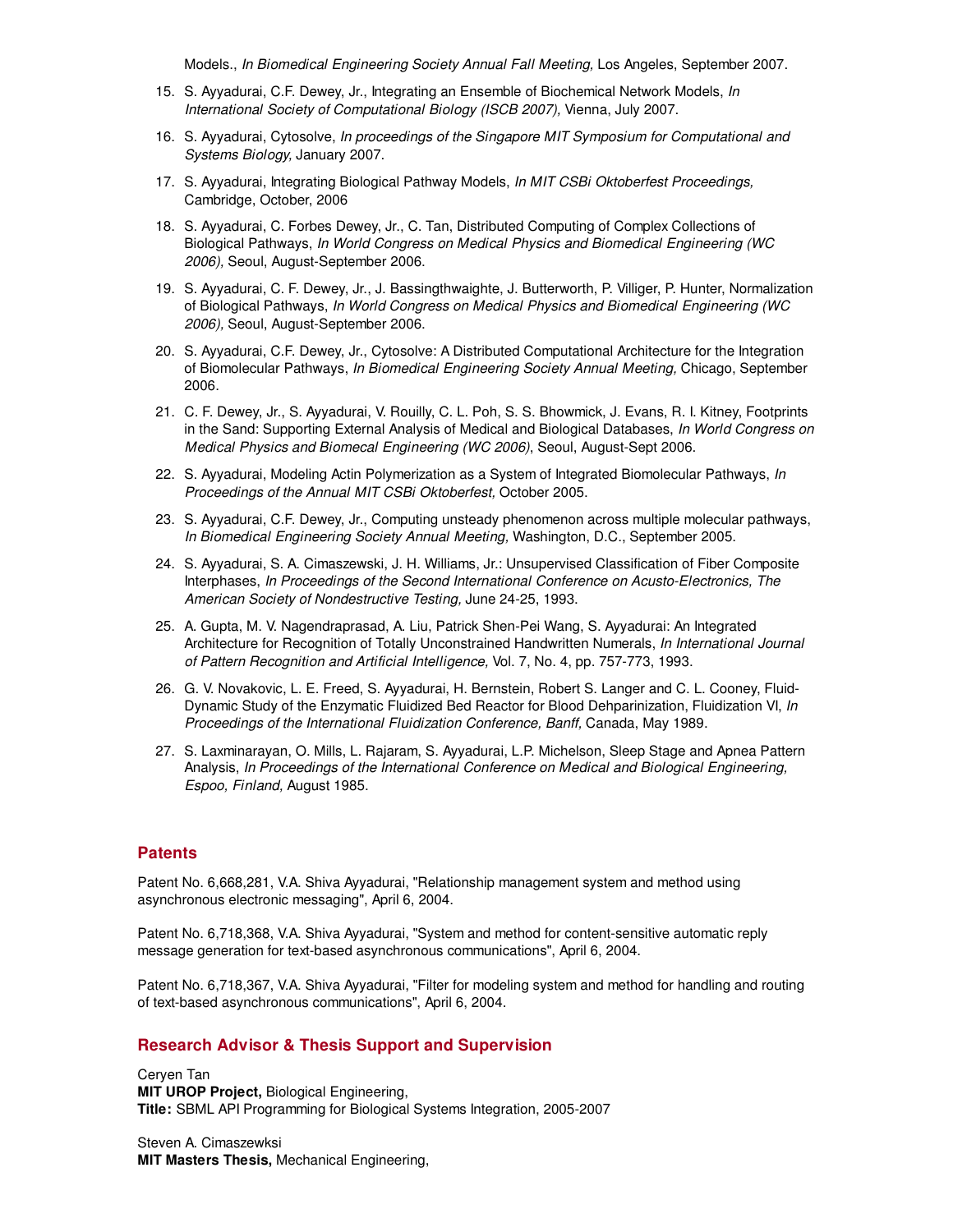**Title:** Statistical Analysis of Fiber Composite Interphase Inverse Problem, 1994.

Peter L. Sparks **MIT Bachelors Thesis,** Electrical Engineering, **Title:** A Hybrid Method for Segmenting Numeric Character Strings, 1991.

Matthew J. Labrador **MIT Bachelors Thesis,** Electrical Engineering, **Title:** The Generalized Mass-Spring Lattice Model with Damping : A Lagrangian Dynamics Approach, 1990.

# **Honors and Awards**

**The Smithsonian's National Museum of American History accepts artefacts, papers and records of invention of EMAIL from V A Shiva Ayyadurai** National Museum of American History, The Smithsonian Institution, Washington D.C, February 16, 2012

**First Outstanding Scientist and Technologist of Indian Origin (STIO/H)** Council of Scientific and Industrial Research (CSIR), India, 2009

**Fulbright Scholar:** US Fulbright, Washington, DC, 2008-2009

**ISMB Travel Fellowship Award** ISMB 2007, Vienna, Austria, 2007

**Graduate Research Fellowship** SMA Graduate Research Fellowship, 2004-2007

**Communications SolutionsTM Product of the Year Award** EchoMail RMOS Product Suite, November, 2003

**Customer Interactive Solutions, TMC Labs Innovation Award** EchoMail Customer Care, September, 2002

**Massachusetts Interactive Media Council Award (MIMC)**

Customer Support Applications, EchoMail CC/BI (Finalist) 2002

**Silver Pencil Award, Integrated Branding**

Wieden &Kennedy/EchoMail, cK one EMAIL Campaign, 2001

**Lotus Beacon Award**

EchoMail RMOS Product Suite, 2000

**Best of Class Internet Commerce Expo** Customer Service & Fulfillment, EchoMail CC, 1999

**Massachusetts Interactive Media Council Award (MIMC)**

Groupware/Collaborative Website (Finalist) World Music, 1998

**Massachusetts Interactive Media Council Award (MIMC)** Non-Profit/Public Service Online, AccessExpressed.org Online Community (Finalist), 1998

**Who's Who in America** Accepted in 1997

**Lotus Beacon Award** Best Messaging Solution, EchoMail Suite, 1997

**Massachusetts Interactive Media Council Award** Best EMAIL/ Fax Application, EchoMail suite, 1997

**Discover Magazine Award for Technical Innovation** XIVATM Core Technology, 1996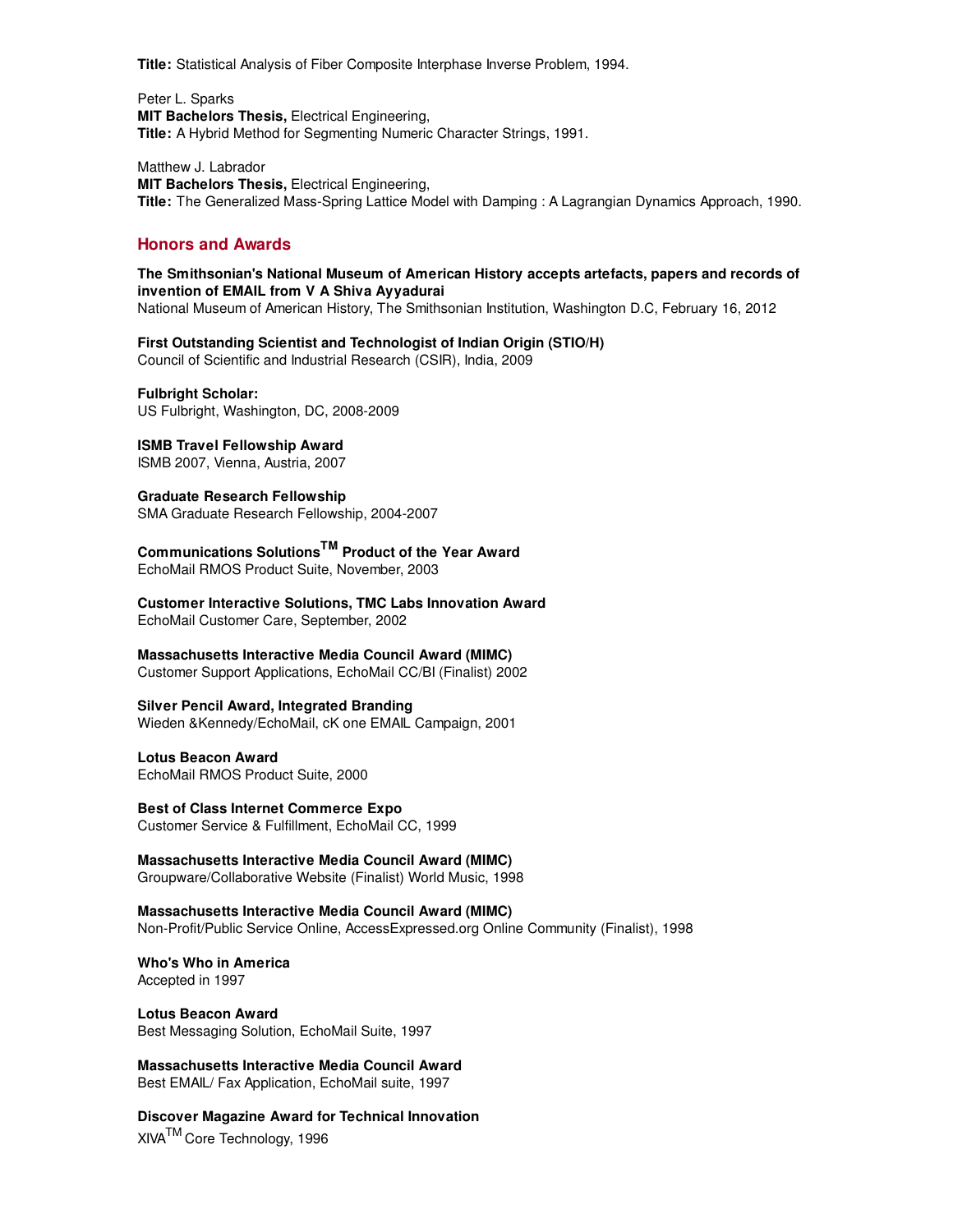#### **Finalist, Lemelson-MIT Award for Innovation**

XIVATM Core Technology, 1996

**Verizon (formerly GTE/BBN) Technologies Award** ProVision Award, Interactive Marketing Creative Direction, 1996

**PCWeek's Web Site of the Week** Harvard-Square.com Online Community, 1996

**Best of Europe Online** Arts-Online.com Online Community, 1996

**Yahoo! #1 What's Cool** Harvard-Square.com Online Community, 1996

**IBM Best Online Community** Harvard-Square.com Online Community, 1996

**DISNEY EPCOT Center Award for Exhibit** Selected to be in Innoventions Exhibit, 1996

**First Place, Competition for Automatic Categorization of Electronic Mail** Office of the President, White House, Washington, DC, November, 1994.

**Winner, Automatic Categorization of SGML Tagged Documents** Information Handling Services (IHS), Boulder, CO, 1993

**International Fellowship Research Grant, Research in the Cross-Language Translators** Sloan School of Management and Industrial Liaison Program and the Italian Trade Commission, MIT, Cambridge, MA, 1992.

**Elected Session Chairman, Session on Scientific Visualization** International IEEE EMBS Conference, Institute of Electrical and Electronics Engineers (IEEE) Philadelphia, PA, 1991.

#### **Founder and Organizer, Session on Scientific Visualization**

International IEEE EMBS Conference, Institute of Electrical and Electronics Engineers (IEEE) Seattle, WA, 1990.

**Full Member, SIGMA XI** Since 1989

**SIGMA XI UROP Award for Outstanding Undergraduate Research** 1985

**MIT Mennen Scholar** 1982-1986

**Tau Beta Pi** 1984.

**ETA KAPPA NU** 1984.

**VI-A Hewlett-Packard COOP Assignment** Biomedical Division, Andover, MA 1983

**MIT Varsity Soccer** 1982

**Awarded Westinghouse Science Talent Search Award** 1981

**Thomas Alva Edison/Max McGraw Finalist** 1981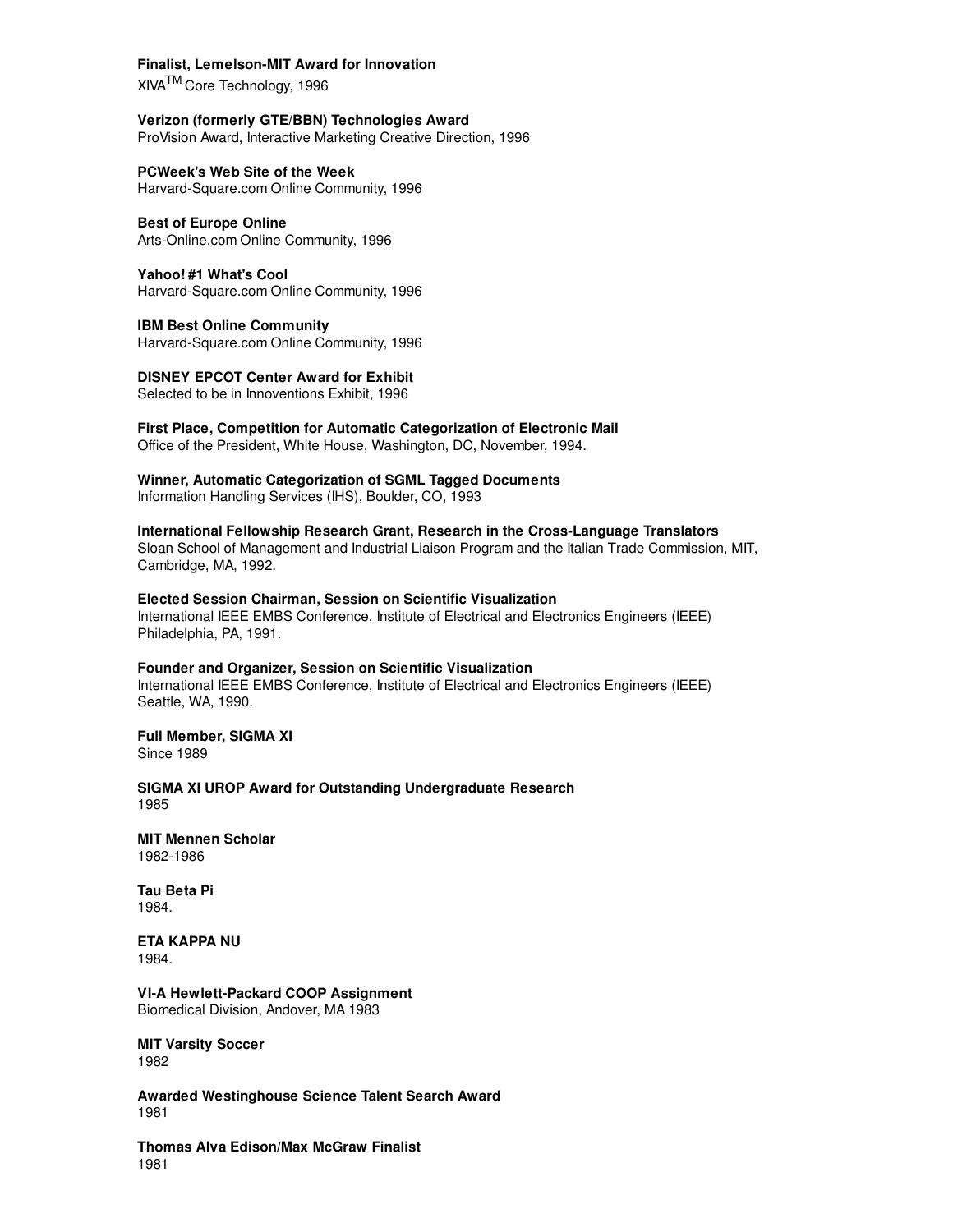**Accepted to American Legion Jersey Boys State Program** 1981

**Outstanding Statesman Award, American Legion Jersey Boys State** 1981

**All-County Soccer Champions**

All-County Soccer Champions

**Individual First Place in Advanced Mathematics at New Jersey State Mathematics Competition** 1981

#### **Accepted to Gifted Students Program**

New York University Program in Computer Science at Courant Institute of Mathematical Sciences for gifted students in Eighth Grade of Junior High School, 1977

#### **Skills**

**Programming Languages** C++, C, Java, HTML, ASP

**Foreign Languages**

Spanish, Italian, Tamil

#### **General Skills**

Problem Solving, Writing, Teaching and Lecturing, Fundraising, Research, Proposal Development, Software Architecture, Design and Development, User Interface Design, Mathematical Modeling, Organizational and Business Development, Crisis Management, Mentoring and Career Development, Negotiations.

# **Invited Lectures & Talks**

#### **MIT Lecture Series**

Address: EAST MEETS WEST: Traditional Medicines + Modern Systems Biology MIT, Cambridge, MA September 9, 2010 to December 9, 2010

#### **Customer Response Summit**

Address: PREDICTING THE FUTURE: Are You REALLY Ready to Listen? Westin Kierland Resort & Spa, Scottsdale, AZ November 3rd & 4th, 2010

#### **Visual Interpretations Conference**

Address: Collaborative Cave Drawings of Social Interactions: Simple Visualizations of Complex Phenomena humanities + digital Visual Interpretations Conference @ MIT, Cambridge, MA May 2010

#### **BIO-IT Conference In Silico Biology**

Address: Modeling the Cell BIO-IT Conference, Boston, MA April 2009

#### **Sri Ramachandra University**

Address: Integration of Yogic Science and Systems Biology Sri Ramachandra University, Chennai, IN, March 2009

#### **SIAM Conference on Multi-Scale Systems**

Address: Scalable Architecture for Integrating Multiple Biological Pathway Models Montreal, CANADA August 2008

#### **Genome Biology Conference - KEYNOTE SPEAKER**

Address: The Mission of Systems Biology Genome Biology Conference, San Francisco, CA June 2007

#### **MIT UROP Panel**

Address: Opportunities for Research at MIT MIT UROP, Cambridge, MA February 2007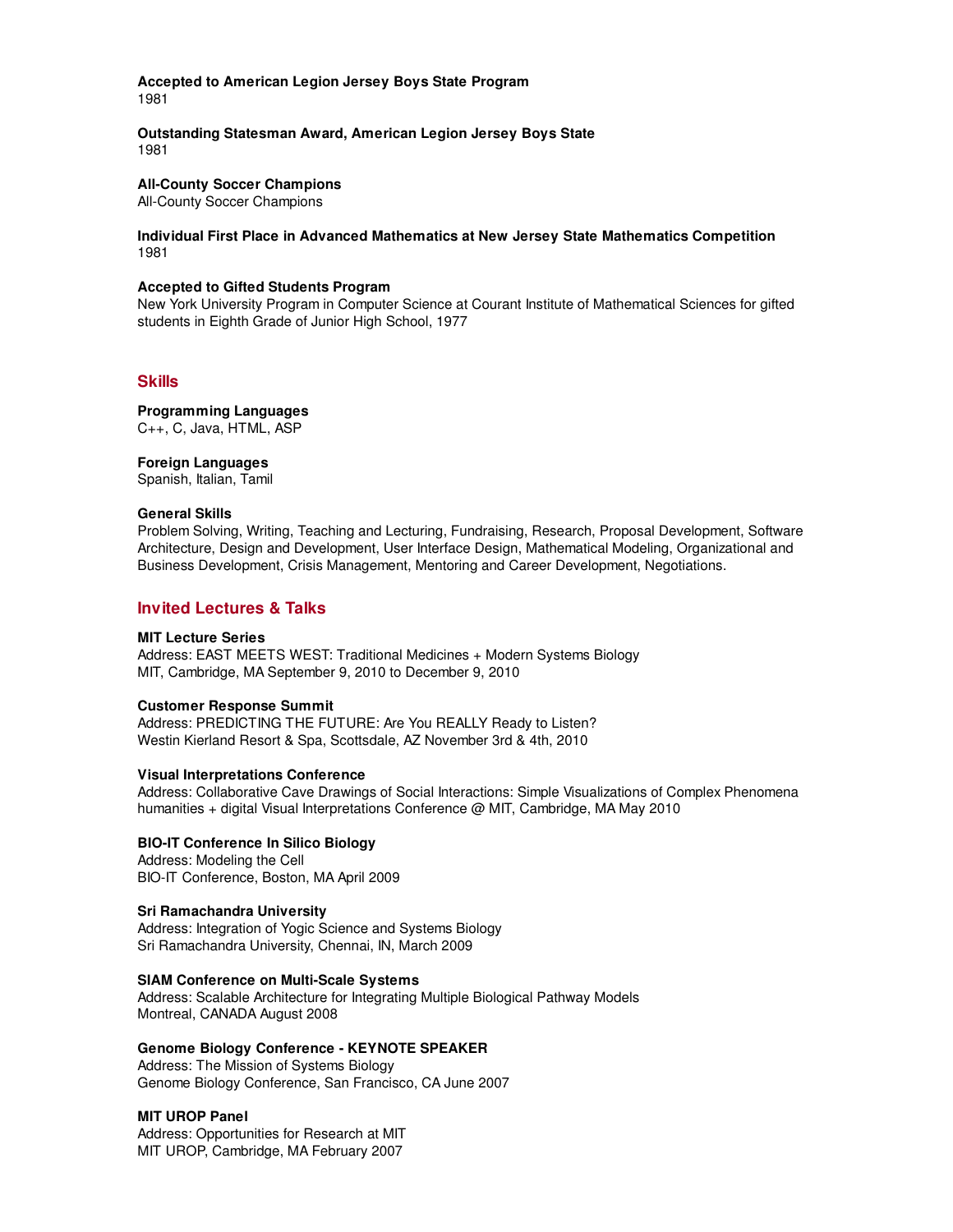#### **MIT Singapore Symposium**

Address: Cytosolve SMA Alliance Symposium, Singapore, January 2007

#### **MIT GAME Seminar**

Address: Modeling the Cell Graduate Mechanical Engineering Students Seminar, Cambridge, MA 2005

#### **Effective EMAIL Marketing Campaigns**

Address: Measure your Success: New Metrics for EMAIL Marketing The Institute for International Research, San Francisco, CA, February 2002

# **Excellence in E-CRM Conference**

Address: The Big Lie of CRM Allstate Corporation Conference Center, Northbrook, Ill. November 2001

#### **E-Marketing / E-Service Seminar Series**

Address: EMAIL Project Solutions Cambridge Education Center, Cambridge, MA December 2001

#### **EU Conference: Artificial Intelligence**

How to Increase Banking Business and Open New Dialogue with On-line Customers Address: E-Business Strategies for CRM Realvision Vicenza e NTI UK Italia, Vicenza, Italy, June 2001

#### **Pre-Conference Lecture, EMAIL2001 @ MIT Conference**

Keynote Address: The Pulse of the Industry Becton, Dickinson and Company, Franklin Lakes, New Jersey, May 2001

#### **Nothing But New Forum at Fidelity Center for Applied Technology**

Keynote Address: EMAIL Marketing Strategies Fidelity Center for Applied Technologies, Boston, MA, April 2001

# **EMAIL2001@MIT Conference: Intelligent Life**

Keynote Address: The Corporate Nervous System MIT University Park Hotel, Cambridge, MA, January 2001

#### **Southern India E-Commerce Conference 2000**

Keynote Address: EMAIL = E-Commerce Advertising Club of Madras, Chennai, India, December 2000

## **Le Potenzialita del Marketing On-line in Italy**

Keynote Address: Marketing On-line in Italy: How It Can Be Done Brodeur Image Time, Milan, Italy, December 2000

#### **2000 General Motors Dealer Summit**

Keynote Address: eCRM - How EMAIL Helps Your Business Maritz Performance Improvement Company, Scottsdale, AZ, October 2000

# **Producing Sales in Call Centers**

Keynote Address: Implementing Interactive Web Institute of International Research, Washington, D.C., June 2000

#### **Measuring and Managing the Quality of EMAIL Response**

Keynote Address: Using Automated Systems to Improve EMAIL Response InfoCast, San Francisco, CA, May 2000

# **JCPenney Internet Day**

Keynote Address: EMAIL - The Ultimate Relationship Builder JCPenney, Huston, TX, May 2000

# **Annual Investment Conference for Private Companies**

Keynote Address: Electronic Customer Relationship Management Massachusetts Software and Internet Council, World Trade Center, Boston, MA, April 2000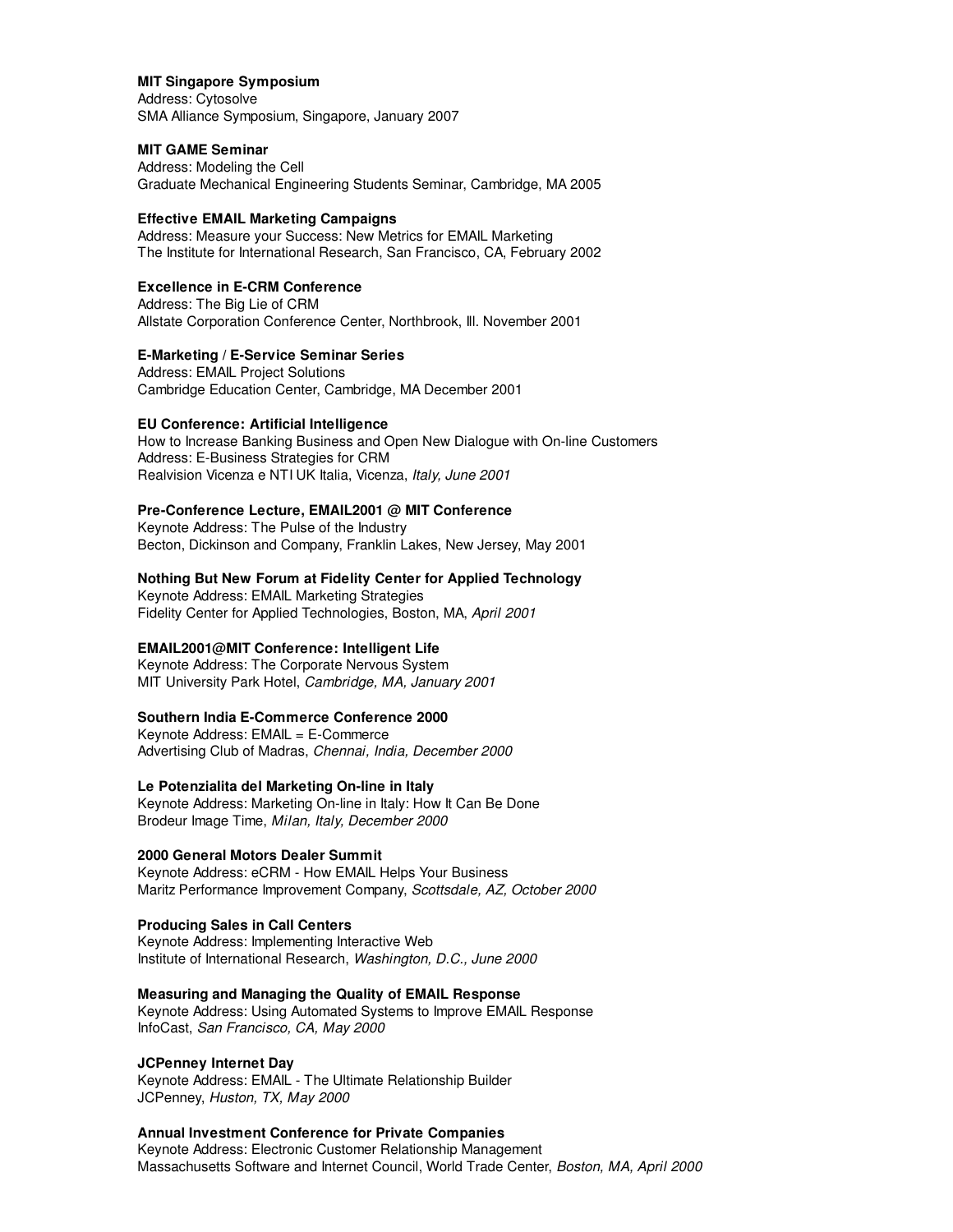#### **Innovators Breakfast Series**

Open Discussion: The eCRM Problem Massachusetts Institute of Technology, New York Academy of Sciences, New York, NY, April 2000

#### **Innovators Breakfast Series**

Open Discussion: The Power of EMAIL - Brand Loyalty in Real Time Massachusetts Institute of Technology, National Press Club, Washington, D.C., April 2000

#### **American Express, Naples Conference**

Keynote Address: Electronic Customer Relationship Management American Express, Naples, FL, March 2000

#### **American Express, Bermuda Conference**

Keynote Address: Electronic Customer Relationship Management American Express Delivery Group, South Hampton, Bermuda, March 2000

#### **Customer EMAIL Management**

Keynote Address: Using Automated Systems to Improve EMAIL Response International Quality & Production Center, London, England, February 2000

#### **GM e-Wow Speaker Series: Building Customer Relationships Online**

Keynote Address: Electronic Customer Relationship Management General Motors Global Brand Management College, Detroit, Michigan, February 2000

#### **Innovators Breakfast Series**

Open Discussion: Is software That Answers EMAIL Automatically the Future of On-line Marketing? Massachusetts Institute of Technology, Cambridge, MA, February 2000

#### **Internet Customer Relationship Management**

Keynote Address: Electronic Customer Relationship Management The Institute for International Research, San Diego, CA, January 2000

#### **Electronic Commerce World 1999 Conference**

Educational Track: EMAIL--The Ultimate Relationship Builder EC World 2001 Conference, Orlando, FL, October 1999

#### **Technology Based Customer Care ICM Conference**

Keynote Address: EMAIL = E-Commerce ICM Conferences, Atlanta, Georgia, February 1999

#### **DISNEY INSTITUTE/ OOPS Conference**

Address: Object Oriented Programming, 1998 Other Seminar Leaders: Alan Kay

#### **Industry RFP Awards**

**Allstate Corporation,** Business Intelligence and Customer Care Technology (\$1,500,000.00)

**AT&T,** Business Intelligence and Customer Care Technology (\$120,000.00)

**American Express,** Business Intelligence and Customer Care Technology (\$4,120,000.00)

**BancOne Services Corporation,** Business Intelligence and Customer Care Technology (\$920,000.00)

**BThree (Warner),** Business Intelligence and Customer Care Technology (\$520,000.00)

**Bausch & Lomb,** Business Intelligence and Customer Care Technology (\$25,000.00)

**Becton Dickinson,** Business Intelligence and Customer Care Technology (\$1,110,000.00)

**Bush for President, Inc.,** Business Intelligence and Customer Care Technology (\$820,000.00)

**Cendant,** Business Intelligence and Customer Care Technology (\$20,000.00)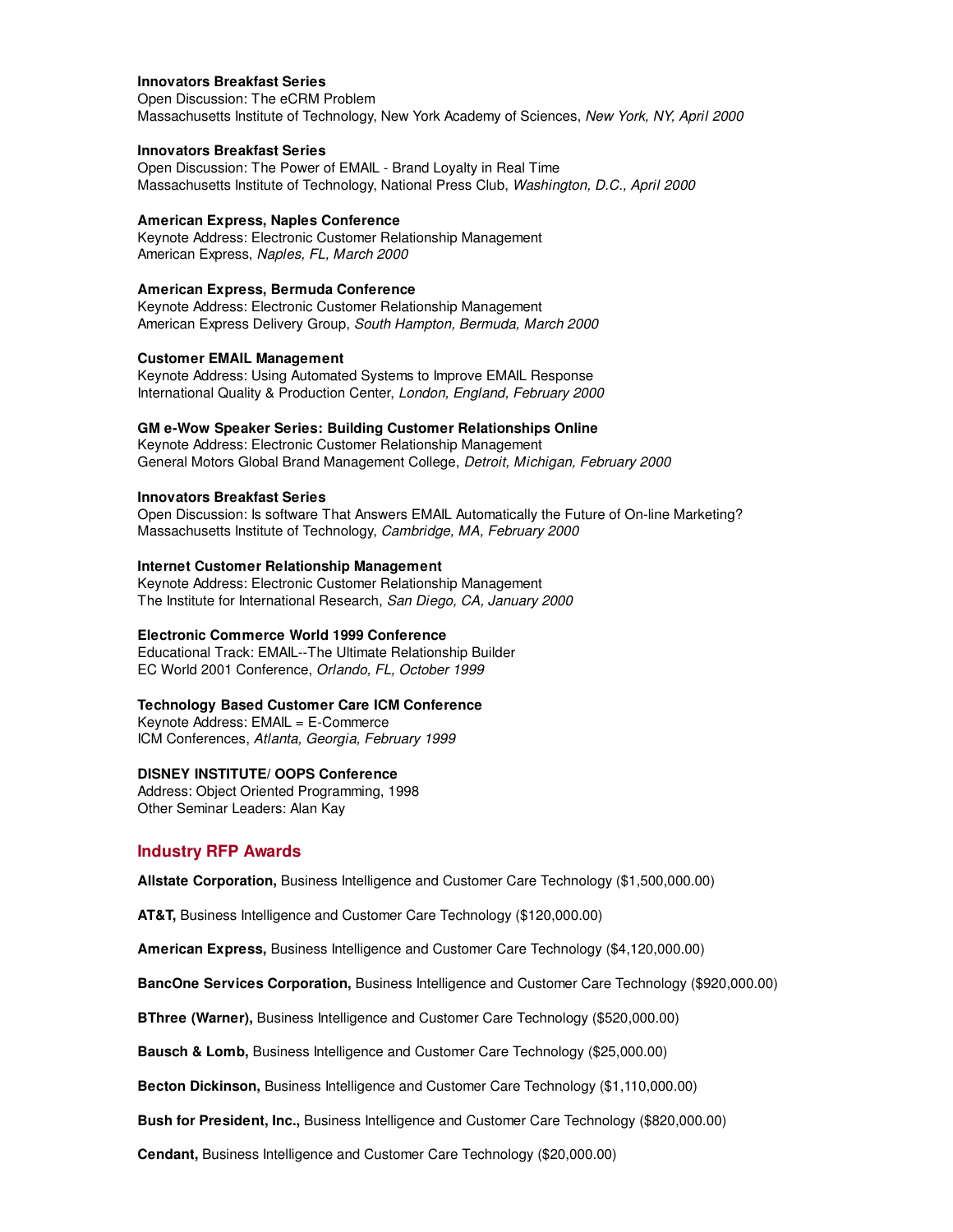**Citigroup,** Business Intelligence and Customer Care Technology (\$3,150,000.00) **Calvin Klein Cosmetics Company,** Business Intelligence and Customer Care Technology (\$830,000.00) **Classified Ventures, Inc.,** Business Intelligence and Customer Care Technology (\$710,000.00) **Dial Corporation,** Business Intelligence and Customer Care Technology (\$110,000.00) **Entertainment Media Services, Inc.,** Business Intelligence and Customer Care Technology (\$150,000.00) **Fireman's Fund Insurance Company,** Business Intelligence and Customer Care Technology (\$80,000.00) **Gateway,** Business Intelligence and Customer Care Technology (\$1,170,000.00) **GEICO,** Business Intelligence and Customer Care Technology (\$2,250,000.00) **Hasbro Interactive, Inc.,** Business Intelligence and Customer Care Technology (\$510,000.00) **Hershey Foods Corporation,** Business Intelligence and Customer Care Technology (\$9,500.00) **Hilton Hotel,** Business Intelligence and Customer Care Technology (\$1,050,000.00) **HomePortfolio, Inc.,** Business Intelligence and Customer Care Technology (\$315,000.00) **The IT Group,** Business Intelligence and Customer Care Technology (\$25,000.00) **John Hancock Financial Services,** Business Intelligence and Customer Care Technology (\$660,000.00) **JCPenney,** Business Intelligence and Customer Care Technology (\$5,230,000.00) **LA Times,** Business Intelligence and Customer Care Technology (\$20,000.00) **Lycos, Inc.,** Business Intelligence and Customer Care Technology (\$670,000.00) **Kimberly Clark Corporation,** Business Intelligence and Customer Care Technology (\$130,000.00) **People,** Business Intelligence and Customer Care Technology (\$120,000.00) **Procter & Gamble Company,** Business Intelligence and Customer Care Technology (\$340,000.00) **Purina,** Business Intelligence and Customer Care Technology (\$280,000.00) **QVC,** EMAIL Management: Inbound and Outbound EMAIL (\$890,000.00) **Rx.com, Inc.,** Business Intelligence and Customer Care Technology (\$70,000.00) **Salomon Smith Barney,** Business Intelligence and Customer Care Technology (\$120,000.00) **Silicon Graphics, Inc.,** Business Intelligence and Customer Care Technology (\$310,000.00) **Sprint Spectrum,** Business Intelligence and Customer Care Technology (\$850,000.00) **TELUS Corporation,** Business Intelligence and Customer Care Technology (\$90,000.00) **Time Incorporated,** Business Intelligence and Customer Care Technology (\$45,000.00) **Turner Entertainment,** Business Intelligence and Customer Care Technology (\$9,500.00) **United States Senate,** Business Intelligence and Customer Care Technology (\$890,000.00) **Unilever Consumer Services,** Business Intelligence and Customer Care Technology (\$780,000.00)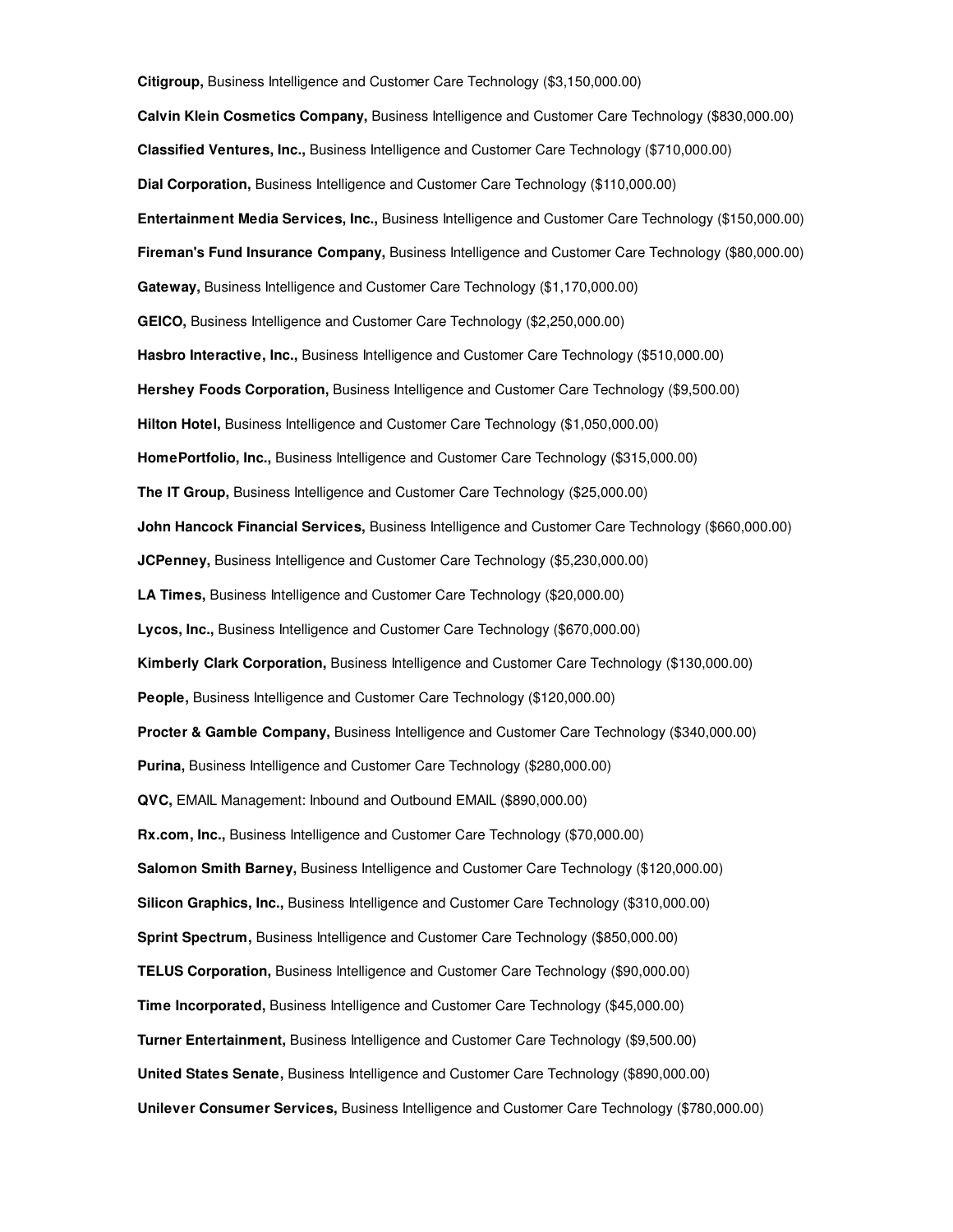#### **Professional Art RFP Awards**

**Aaron Concert Management,** Art Promotional Support Online Branding Grant (\$15,000.00) **American Indian Contemporary Arts,** Art Promotional Support Online Branding Grant (\$15,000.00) **Allworth Press,** Art Promotional Support Online Branding (\$15,000.00) **Alvin Ailey American Dance Theater,** Art Promotional Support Online Branding Grant (\$80,000.00) **Art Complex Museum,** Art Promotional Support Online Branding Grant (\$15,000.00) **Boston Ballet,** Art Promotional Support Online Branding Grant (\$40,000.00) **Boston Casting Company,** Art Promotional Support Online Branding Grant (\$15,000.00) **Cambridge Art Cooperative,** Art Promotional Support Online Branding Grant (\$15,000.00) **Cambridge Multi-Cultural Art Center,** Art Promotional Support Online Branding Grant (\$15,000.00) **Dance Umbrella,** Art Promotional Support Online Branding Grant (\$15,000.00) **Fashion Cafe,** Art Promotional Support Online Branding (\$15,000.00) **Green Linnet/Xeonphile,** Art Promotional Support Online Branding (\$15,000.00) **Handel & Haydn Society,** Art Promotional Support Online Branding Grant (\$15,000.00) **Honolulu Academy of Arts,** Art Promotional Support Online Branding Grant (\$15,000.00) **International Arts Manager,** Art Promotional Support Online Branding Grant (\$15,000.00) **Houston Ballet,** Art Promotional Support Online Branding Grant (\$15,000.00) **Lyric Stage,** Art Promotional Support Online Branding Grant (\$15,000.00) **MMC Recordings,** Art Promotional Support Online Branding (\$15,000.00) **MUSICIAN Magazine,** Art Promotional Support Online Branding (\$40,000.00) **National Association Performing Artists Managers of America (NAPAMA)**, Online Branding Grant (\$15,000.00) **New Age Voice,** Art Promotional Support Online Branding Grant (\$15,000.00) **Poetry Alive!** Art Promotional Support Online Branding Grant (\$15,000.00) **Sedia Furniture Design,** Art Promotional Support Online Branding Grant (\$15,000.00) **Sculpture Review,** Art Promotional Support Online Branding Grant (\$15,000.00) **Strand Theater,** Art Promotional Support Online Branding Grant (\$15,000.00) **Very Special Art, National,** Art Promotional Support Online Branding Grant (\$70,000.00) **Very Special Art, Massachusetts,** Art Promotional Support Online Branding Grant (\$30,000.00) **World Music,** Art Promotional Support Online Branding Grant (\$15,000.00) **Young Concert Artists,** Art Promotional Support Online Branding Grant (\$15,000.00)

**ZIMA,** Art Promotional Support Online Branding Grant (\$15,000.00)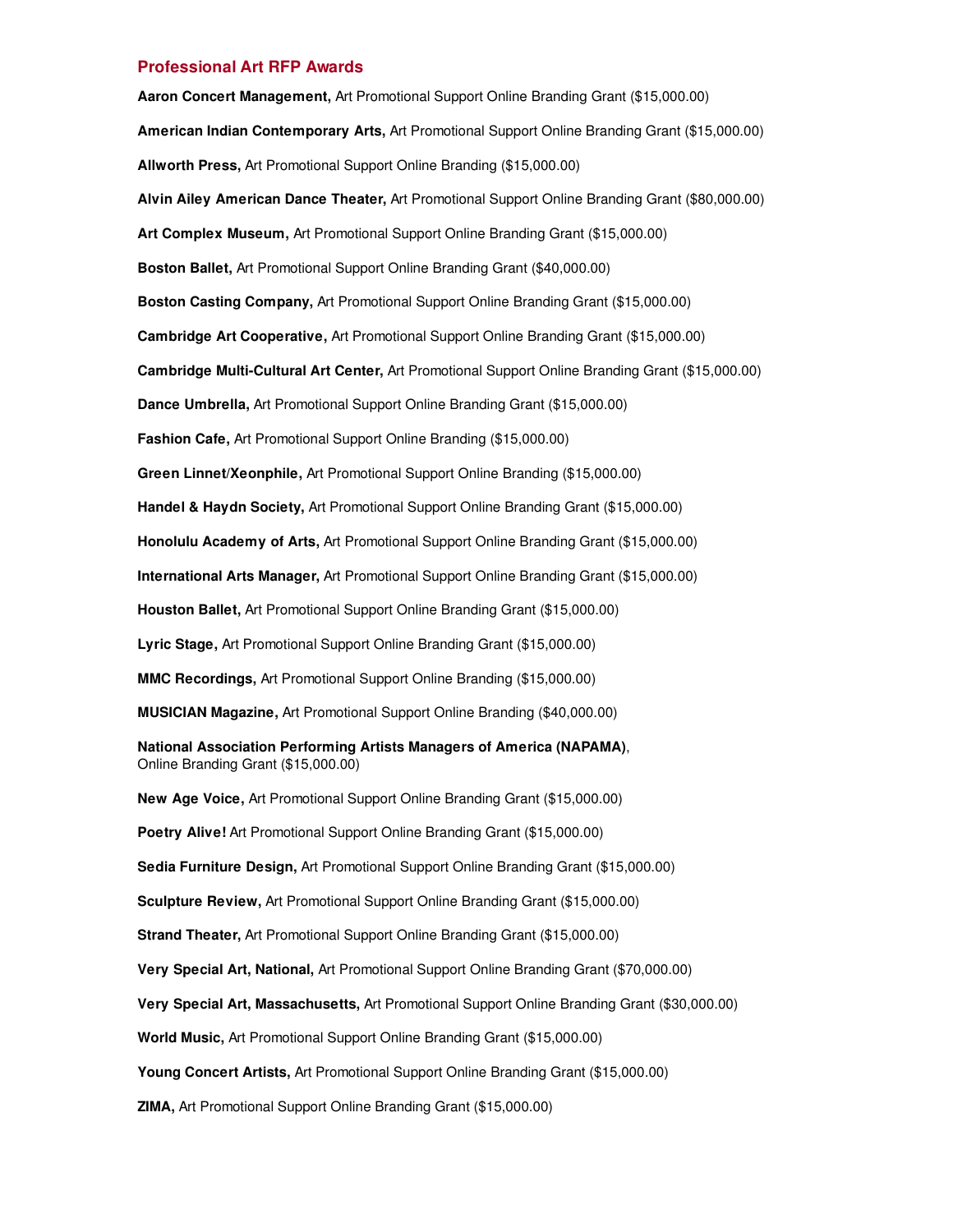# **Books and Chapters in Books**

#### **EMAIL: The Ultimate Relationship Builder,** Volume (In Progress) Volume I, Volume II, Volume II Author: V.A. Shiva

**The Internet Publicity Guide: How to Maximize your Marketing and Promotion in Cyberspace** Author: V.A. Shiva Publisher: Allworth Press, New York, 1997

**Arts and The Internet: A Guide to the Revolution,** Author: V.A. Shiva

Publisher: Allworth Press, 1996, New York

#### **Chapter on Electrodynamics, Dynamics,**

Chapter in Book by Prof. Williams

**Chapter in Communications Arts**

#### **Computer Assisted Automatic Indexing**

Document Analysis Conference, October, 1994 Author: V.A. Shiva Ayyadurai, Submitted for Publication

#### **Unsupervised Hierarchical Clustering of Fiber Interphases for Materials Classification**

American Society of Non-Destructive Testing (ASNT) Conference, April, 1993 Authors: V.A. Shiva Ayyadurai, S. Cimaszewski, J.H. Williams. Jr.

#### **Neural Network Based Hybrid System for Handwritten Character Recognition**

Sloan School of Management Technical Report Fall, 1991 Author: Shiva Ayyadurai

#### **Visualization of Wave Propogation in Anisotropic Media**

Master of Science Thesis, MIT Media Laboratory February, 1990 Author: S. Ayyadurai

#### **A Workstation for Particle Motion and Flow Analysis**

IEEE Computers in Medicine, New Orleans, LA, November, 1988 Authors: Ayyadurai, Novakovic, Gordana, Langer, Bob

#### **Blood Deheparinization in a Fluidized Bed Reactor**

Proceedings of the Canadian Conference on Fluid Dynamics, 1987 Author: Novakovic, G., Ayyadurai, S., Michelson, L.

# **Prototype Expert System for Bridge Deck Deteriorization**

Project Report to NSF, September, 1986 Authors: Maser, Ken, Schott, Jean-Pierre, Ayyadurai, Shiva

#### **Sleep Stage and Apnea Pattern Analysis, pp. 505-506**

Journal of the International Federation of Medical and Biological Engineering, Espoo Finland, August, 1985 Authors: Laximinarayan, S. Ayyadurai, S., Michelson, L.,

# **Ayyadurai's Four Point Theorem**

The Mathematics Teacher, Spring, 1981 Author: Shiva Ayyadurai

#### **Media Appearances**

**The Hindu:** Fulbright-Nehru Fellowship Announcement, March, 2009

**Times of India:** Fulbright-Nehru Fellowship Announcement, March, 2009

**MIT Tech Talk:** Fulbright Scholar on New Adventure, September, 2007

**Wall Street Journal:** EchoMail Can Sort, Answer Deluge of EMAIL, 2001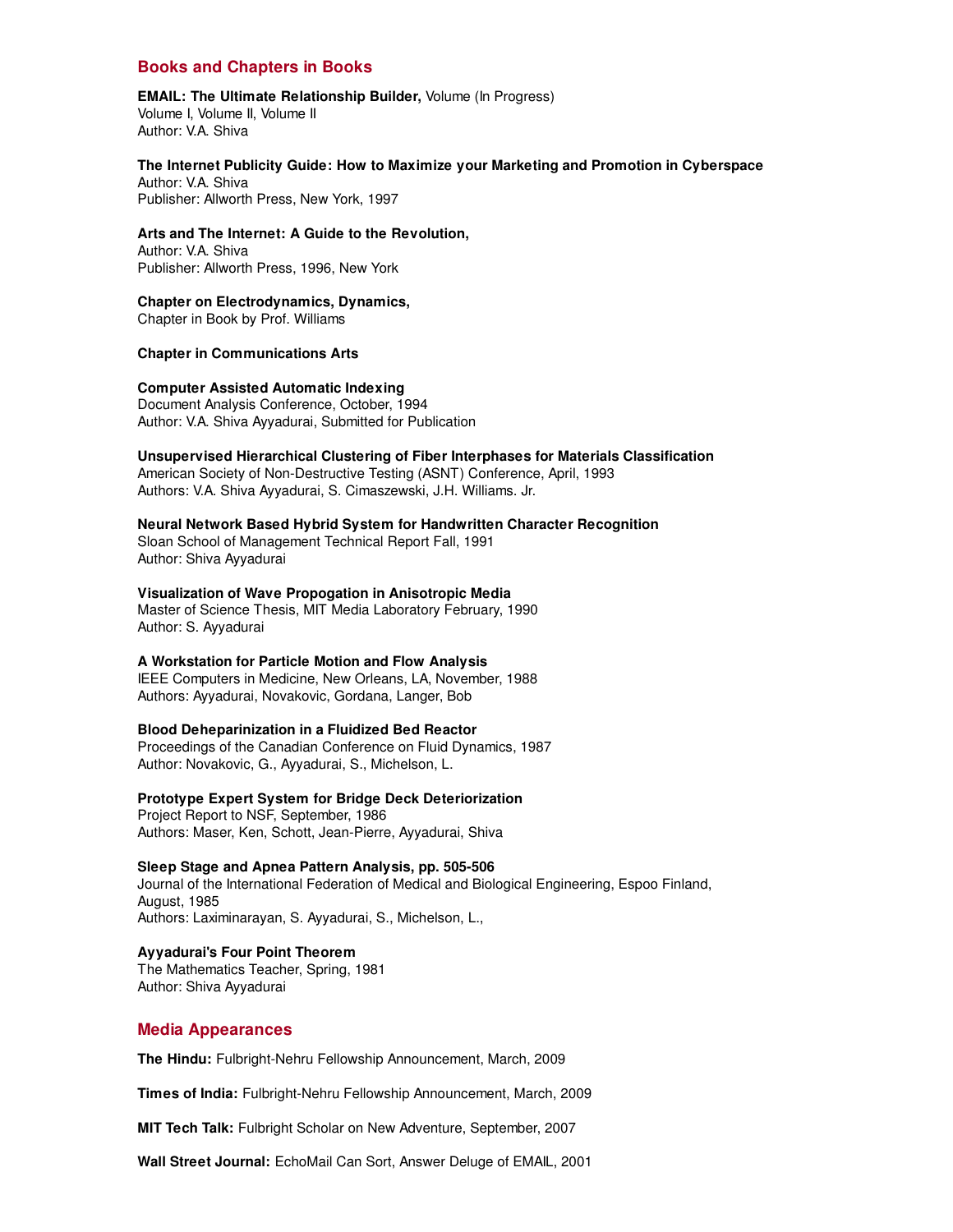**Wall Street Journal:** Amid Anthrax, Businesses Sour On U.S. Mail, 2001

**Boston Business Journal:** EMAIL Marketing Looks Past Spam to Viral Affection, 2001

**Wall Street Journal:** Mail Scare Could be Lethal for Businesses, 2001

**B2B Magazine:** Technology Leads Prospects to Sales, 2001

**Customer Interactive Solutions:** TMC Labs 2nd Annual Innovation Award, 2001

**Mass High Tech's On the Move with Dyke Hendrickson,** 2001

**Forrester Research:** "Effective Email Marketing" by Shar VanBoskirk with Charlene Li and Jennifer Parr, 2001

**Customer Interactive Solutions:** Solutions for EMAIL and Speech Interfaces, 2001

**CFO Magazine:** The Customers Always Write, by Alix Nyberg, 2001

**Summit Strategies:** On the Radar column by Associate Analyst Kate Claus, 2001

**Business 2.0 with John Tomasic:** 2001

**Summit Strategies:** UpFront column by Associate Analyst Kate Claus, 2001

**Congress Online Project:** EMAIL Overload in Congress Managing a Communications Crisis, 2001

**Read Across America:** Daniel Haggerty Elementary School and EchoMail, 2001

**ZD Net:** During a Recent Visit to India EchoMail CEO, V.A. Shiva, Meets The Press, 2001

**MIT Technology Review:** Dr. EMAIL Will See You Now, Cover Story by Deborah Shapley, 2000

**CIO Magazine:** Electronic Electorate, 2000

**Tech Republic,** The EMAIL Doctor is In, 2000

**The Boston Globe:** As far as the Senate is concerned, 'Dr. EMAIL' is in, 1999

**Fast Company:** The EMAIL Prescription, 1999

**Internet World,** Sites Invest Big in Technology to Improve Service, 1999

**Fortune Magazine,** Handling Customer Service on the Web, 1999

**Adweek:** Dr. EMAIL, 1999

**Silicon India:** Antidote for the EMAIL Ills, 1998

**ComputerWorld:** EMAIL Adds Aura to Calvin Klein Campaign, 1998

**Mass High Tech:** General Interactive May Rule the World of EMAIL, 1998

**Continental Magazine:** EchoMail's V.A. Shiva Has A Vision For The Internet That Begins With EMAIL, 1998

**Exhibitor Magazine:** IBM's Lead Retrieval System, 1998

**Internet World:** Companies Seek Solutions to EMAIL Flood, 1998

**Electronic Messaging News:** EchoMail® Executive Briefing, 1998

**The Forrester Report:** Commerce Technology Strategies, 1998

**Times Union (Albany, NY) :** The Web as a Black Hole, 1998